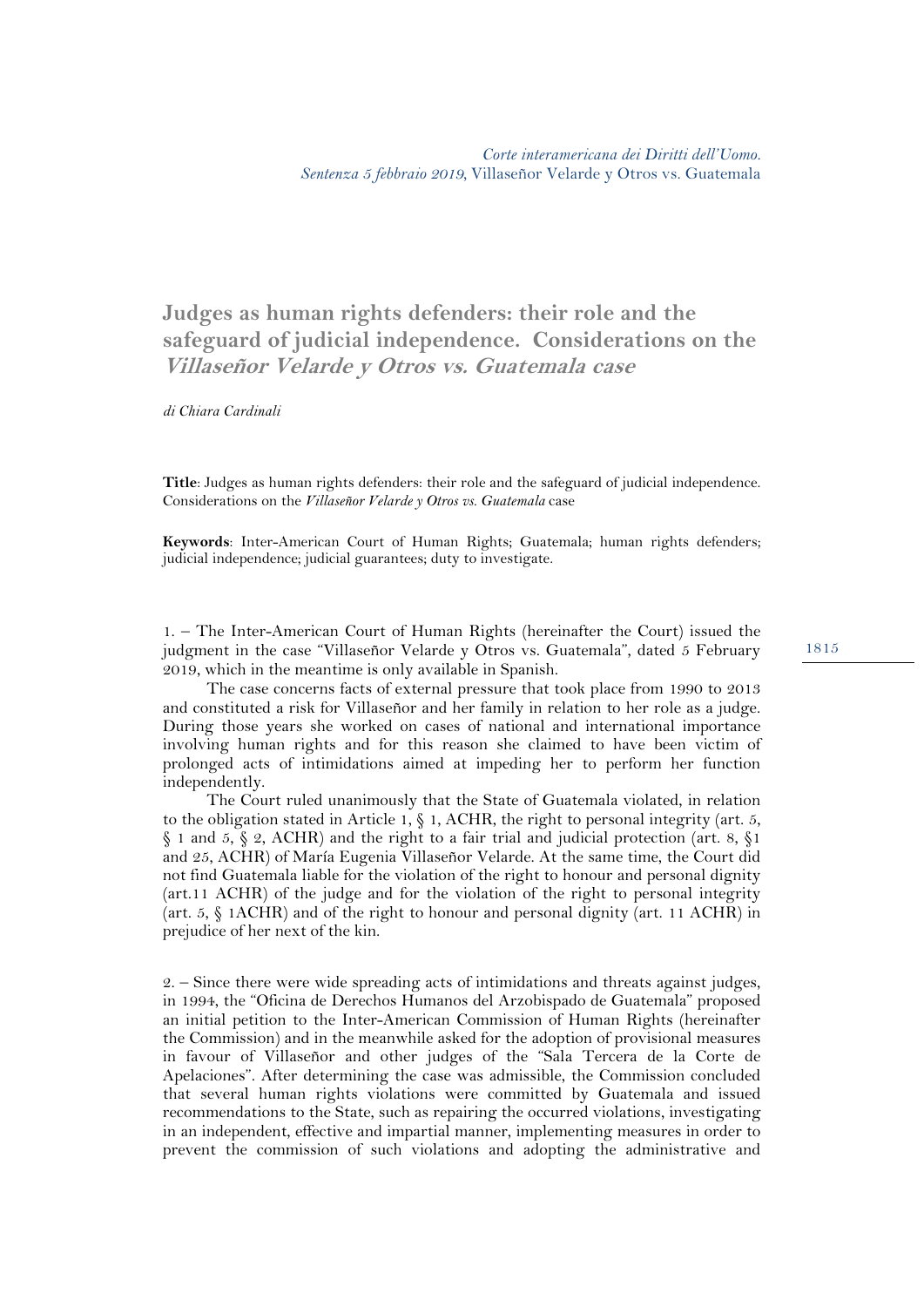disciplinary measures in respect of the state officials. On 15 March 2017, according to art. 45 of the "Rules of Procedure of the Inter-American Commission of Human Rights" and artt. 51 and 61 of the American Convention and art. 35 of the "Rules of the Court", the Commission submitted "*la totalidad de los echos y violaciones*" described in the *Informe de Fondo* to the Court, asking the Court to declare the international liability of the State of Guatemala.

The Court found itself to be competent to hear the case considering that Guatemala has been part of the Inter-American Convention since 25 May 1978 and has recognized the jurisdictional competence of the Court since 9 March 1987. (§ 14)

3. – The Court preliminarily narrowed the facts of the case at stake to those that took place during the years between 1990 until 2013 which were related to the activities of Villaseñor as a judge. The facts concerning her alleged destitution were not taken into considerations in the Informe de Fondo and so were not brought in front of the Court. (§ 16)

4. – The Court initially considered the context in which the facts took place. The Court was aware that in the years 1990 to 2013 the administration of justice in Guatemala was very complex and problematic, characterized by acts of intimidations against justice operators. (§ 24)

According to the "Comisiòn para el Esclarecimiento Històrico", before 1996 judges, lawyers and justice operators were arbitrarily executed. This created a general fear which led to inaction and impunity in tribunals. (§25) In the same years, the Human Rights Committee of the United Nations highlighted that members of the Guatemala judicial system were threatened to death and no measures were taken by the government. (§26) In 1996 the "Acuerdos de Paz" was signed and judicial reforms were undertaken. (§27) The MINUGUA (Director de la Misiòn de Verificaciòn de las Naciones Unidas en Guatemala) expressed his concerns since violent speeches against judges were spreading (§26) and the "Comisiòn de Fortalecimiento de la Jusiticia" referred that there were obstacles to a fair trial, such as threats to the witnesses, lawyers and justice operators. (§26)

During 2000 and 2001, 57 cases of menaces against judges, lawyers and justice operators were reported. (§27) In 2001, the Commission defined the "*difundida situaciòn de amenazas y ataques contra jueces para influir en los procesos judiciales*" as the main problem of Guatemala administration of justice (§28). Similarly, the Human Rights Committee of the United Nations expressed its concern for such a situation through the report named "Observaciones sobre Guatemala" (27-08-2001, §21).

During 2002 -2012, the Commission reported that 640 judges and public prosecutors were victims of acts of menaces and intimidations, 24 were assaulted, 5 were seized and 11 justice operators were murdered. (§29)

In conclusion, in Guatemala during the years 1990-2013, the justice system was very insecure as justice operators were subjected to daily acts of intimidation, aggression and even murders in relation to their roles in the system.

Such a situation deeply compromised judicial independence since no effective action was taken by the State to safeguard the rights of the justice operators. (§32)

5. – During those years (1990-2013), Villaseñor worked as a judge of the Judicial Power of Guatemala.

According to "*las partes*" and to the Commission, some judicial proceedings carried out by Villaseñor are particularly relevant for the case at stake: Villaseñor sentenced a man to prison after finding him responsible for the death of the anthropologist Myrna Mack Chang ( an activist dedicated to the protection of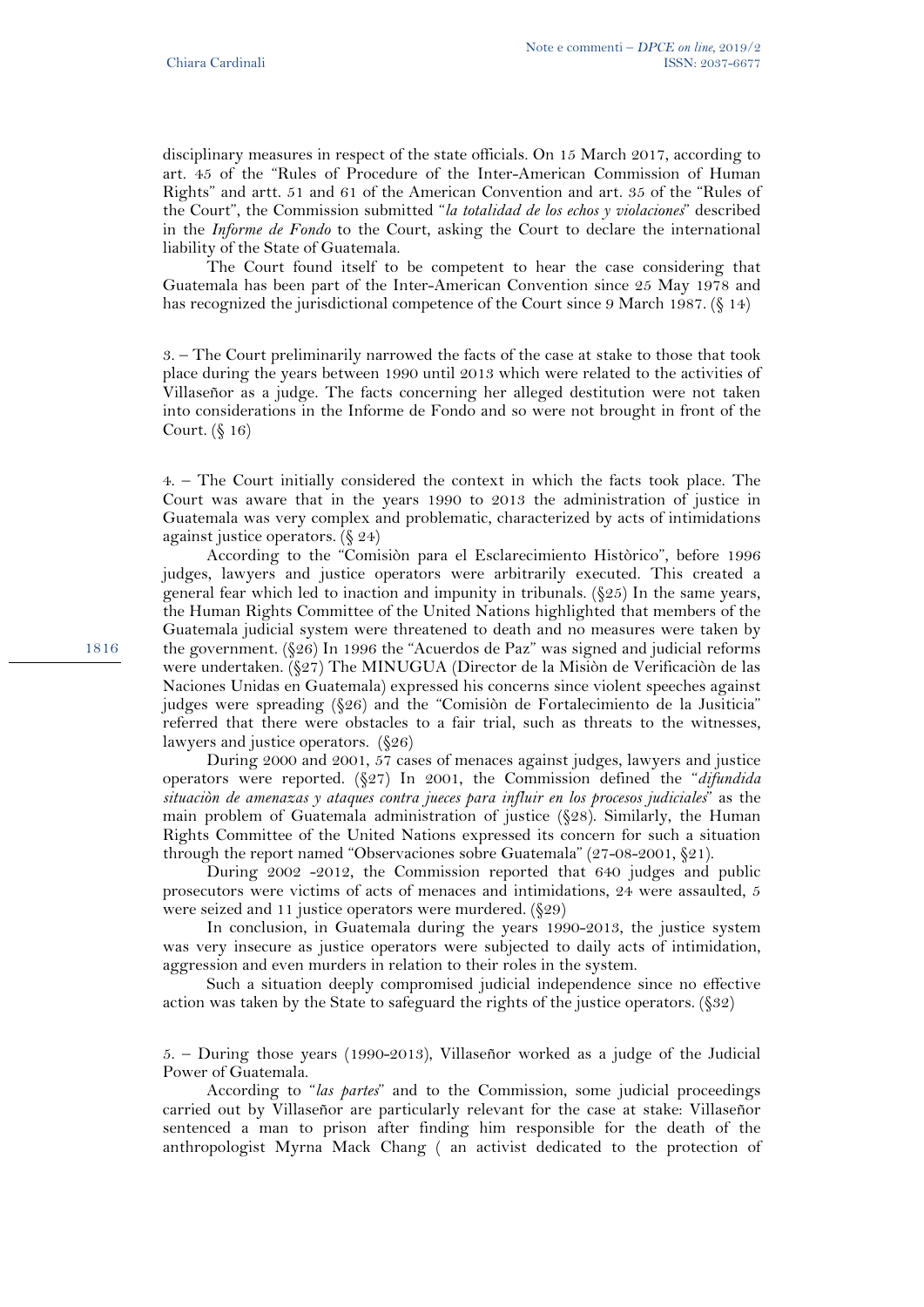indigenous Maya human rights), the judge also decided in the case "Sikorsky" (a case concerning the overvaluation of the purchase price of three helicopters), and in the case related to the death of a student, Julio Cu Quim. The judge also supported, in collaboration with the Mack Foundation, a reform proposal directed to the Ministerio Público.

She also published a book titled "*Myrna Mack y su encuentro con la justicia*". And she took part in the case "Plan de Tarea Hunapù, in which some state agents were condemned. (§ 33-42)

The Commission indicated in the *Informe de Fondo* that the intimidating acts which affected Villaseñor during the years mentioned, included acts such as: trespasses in her house; death threats by phone, texts, and unidentified persons outside her property; the attempted kidnapping of her daughter; the abduction of a police agent in charge of protecting her domicile; theft of personal data; attempts to intentionally damage her property by entering her car and attempting to cut phone wires at her home; negative press releases and public declarations and communications from unidentified persons regarding her activity as a judge.

As stated in the *Fondo,* the Court had to decide on the alleged violations of the victim's human rights and at the same time had to assess whether or not the Judicial independence in Guatemala was adequately safeguarded. (§75)

First, the Court took the task of establishing whether Judge Villaseñor's right to personal integrity, judicial guarantees, right to honour and dignity and to judicial protection were protected.

The core aspect of this case was to determine if Guatemala is responsible for violating its obligation to ensure and protect judges against the "*pressiones externas*" on judicial activity which was suffered by judge Villaseñor for her activity as a judge. (§79)

The Court was aware that the facts indicated were of various kinds (attempt to kidnap, robbery, threats, malfunctioning of car parts or telephone connection, press releases) and it underlined that its task was not to determine whether these acts were unlawful or not, but to determine whether or not the State had undertaken its conventional obligations to prevent and protect Villaseñor from such acts. (§80-81)

According to the Court, the acts of intimidation indicated by the Commission had to be considered as symptoms of a situation characterized by external pressure in relation to Villaseñor's activity as a judge.

The recurrence and persistence of these acts of intimidation should have had alerted Guatemala: the State should have had taken action in order to investigate and to identify the source and the reasons for such intimidating behaviours. (§90) The Court had already stated that a State "*a fin de evitar presiones externas que afecten la independencia judicial, con relaciòn a la persona del juez específico, debe prevenir dichas injerencias y debe investigar y sancionar a quienes las cometan*" (Corte IDH, Caso Reveròn Trujillo Vs. Venezuela, 30-06-2009 [*Excepciòn Preliminar, Fondo, Reparaciones y Costas]*, §146). In order to do that, it is clear that the State has to be aware of the relevant facts. In the Villaseñor case, the State was actually aware of the intimidating facts that affected Villaseñor, at least untill July 1994.

For the Court, there were not enough elements to determine whether the State itself violated Villaseñor's right, but there were sufficient elements to establish whether the State complied with its obligations to ensure the protection of human rights. The Court had to establish whether the State had adopted investigative and security measures to safeguard the judge's rights and if it had undertaken investigations.

The Court found that the State had indeed adopted security measures for Villaseñor and her family for a period of nearly 18 years. Even if the judge complained that these measures were lacking, especially for what the guard's equipment was concerned, it is clear that the State provided effective protection. (§105)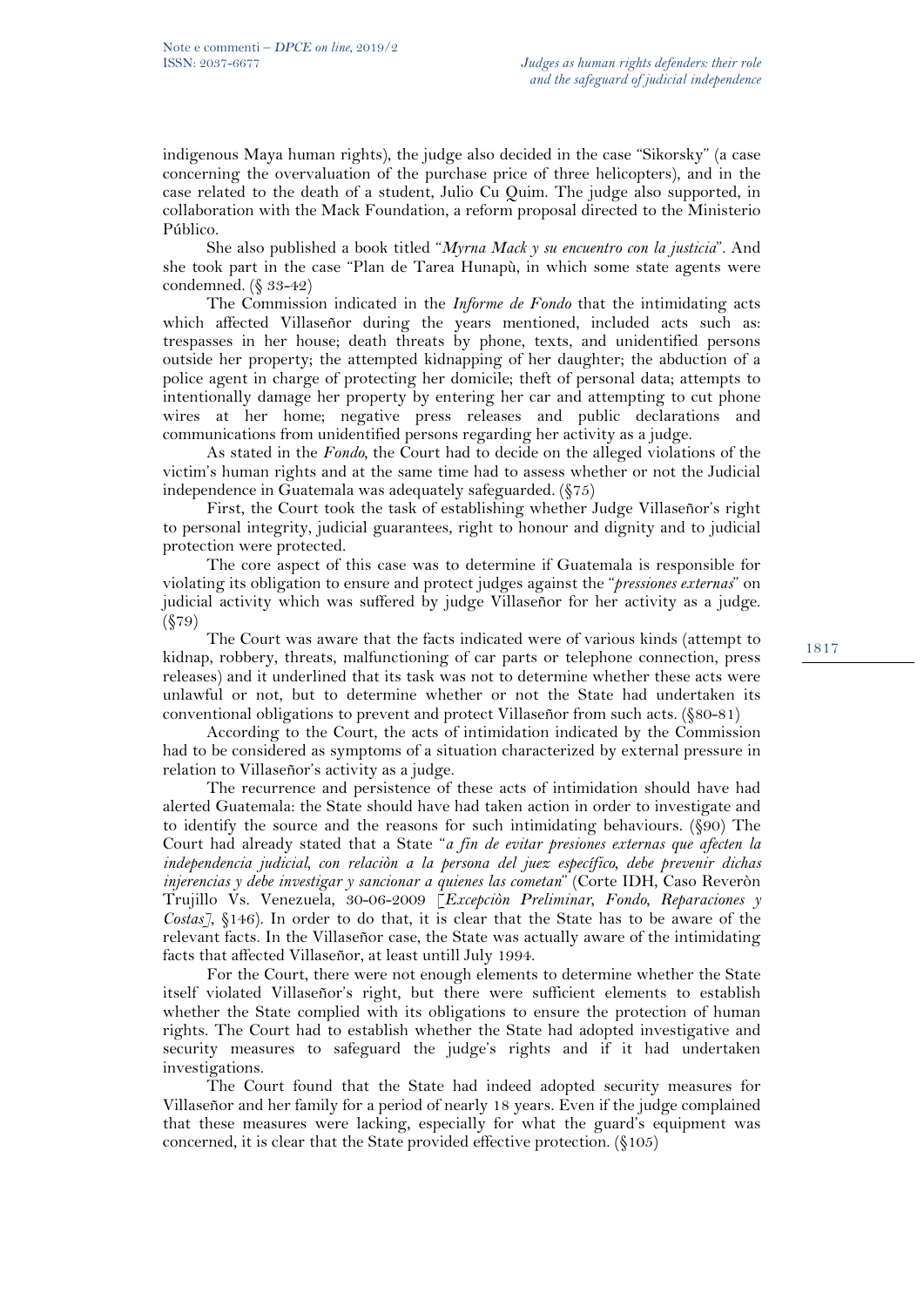Moreover, no allegation allowed the Court to establish that the State acted in a discriminatory manner in respect of the judge for being a woman. (§ 107-109)

Villaseñor's gender, indeed, could have determined an exasperation of the threats she was subjected to: "women human rights defenders are often at greater risk than their male counterparts, because of sociocultural norms and traditions that script their role in society" and "they are at greater risk of gender-based violence" (*A Research Agenda for the Protection of Human Rights Defenders*, Journal of Human Rights Practice Alice M. Nah, Karen Bennett, Danna Ingleton, James Savage, Volume 5, Issue 3, November 2013, Pages 406-407)

6. – As it is renowned, international law distinguishes among negative and positive obligations: a negative obligation entails the State duty to refrain from committing human rights violations; while a positive obligation can be declined on two levels. First the State have the positive obligation to implement human rights rules, in particular conventional rules, and then have to take effective action in order to safeguard the rights provided by these rules. The Court recognizes such positive duty based on the general obligations of Articles 1(1) and 2 of the American Convention on Human Rights (ACHR), which have been further specified by the Court in the case Velásquez Rodríguez vs. Honduras (Corte IDH, Caso Velásquez Rodríguez vs. Honduras, 29-07-1988, [*Excepción preliminar, fondo, reparaciones y costas*]). More specifically, the Court has established the positive obligation to prevent and repress human rights violations, the failure to comply with such obligation can lead to assessing the international responsibility of State in the light of the principle of due diligence.

As for the State's duty to carry out adequate investigations, the Court had previously stated that "*la investigaciòn de la violaciòn de determinado derecho sustantivo puede ser un medio para amparar, proteger o garantizar ese derecho*" (Corte IDH, *Caso Perozo y otros Vs. Venezuela*, 28-02-2009[*Excepionese Preliminares, Fondo, Reparaciones y Costas*], §298) (§110). According to the Court, indeed, every person that has suffered for a human rights violation has the right to obtain from the competent organs an "*esclarecimiento*" (clarification) of the facts through effective investigations of the facts of the case (Corte IDH, *Caso Chitay nech y otros Vs. Guatemala*, 25-05-2010 [*Excepiones Prieliminares, Fondo, Reparaciones y Costas]*, §206).

The Court emphasized that compliance with the obligation to investigate can be a means of guaranteeing fundamental rights: every person that considers himself to be the victim of a violation has the right to access to justice, and this right has to be guaranteed by the State (Corte IDH, *Caso del Caracazo Vs. Venezuela*, 29-08-2002, [*Reparaciones y Costas*] §110). In addition, the State has to fulfil the obligation to investigate since it is not just an international obligation, but it is also provided by the national legislation itself (§111).

Even if the Court did not have the competence to establish whether or not the facts that affected Villaseñor were licit or not, it affirmed that the State had the obligation to investigate them (§113) within a reasonable time and developing an efficient line of investigation (§115). Since the alleged violation was linked to Villaseñor's activity as a judge, the State should have taken into consideration her activity in order to determine which interests could be affected by her work. (§115)

For the Court it is clear that the continuous and persistent acts of intimidation against Villaseñor have to be seen in the light of the broader context of undue pressure and terrorization against judges in Guatemala.

It is obvious that this situation required an exhaustive and comprehensive investigation: indeed, only through a methodical and structured inquiry could be possible to identify the perpetrators and to end this scenario characterized by obstructive and intimidatory acts (§116).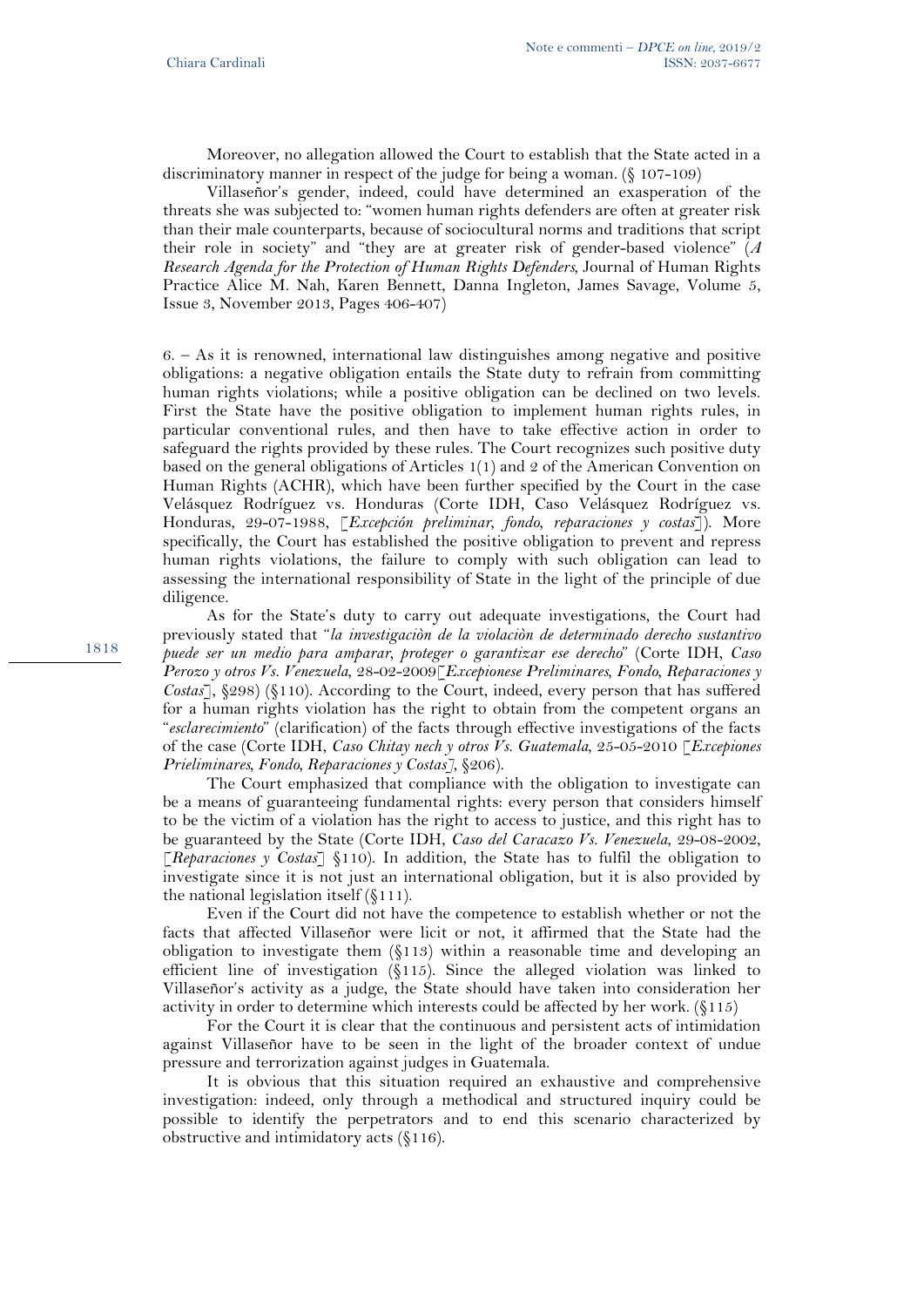As for the perpetrators is concerned, they may be "state and non-state actors, such as the police, military, members of the judiciary, local authorities, state authorities, security services, paramilitary and other armed groups, right-wing groups, the media, and corporations" (*A Research Agenda for the Protection of Human Rights Defenders*, Journal of Human Rights Practice Alice M. Nah, Karen Bennett, Danna Ingleton, James Savage,Volume 5, Issue 3, November 2013, p.402).

The Court recognized that there was no notice of investigations conducted in relation of most of the episodes of intimidation that affected Villaseñor and so it concluded that Guatemala did not investigate in an effective manner. The Court was not able to establish every single act that should have been investigated, but it affirmed that the State, in general, should have adopted actions in order to determine the sources of the intimidation and the responsible parties.

Since the intimidating acts had continuously occurred over a prolonged period of time, posing a significant risk on the free exercise of jurisdictional functions, the investigation of these acts was relevant in order to ensure not only Villaseñor's independence but to protect judicial independence itself, as a core value in a democratic society.

Judicial independence is not a privilege, but it is a right and at the same time a guarantee for justice operators. (§130). As a constitutional value, it can be defined as a status that relies on particulars conditions and guarantees. In the framework of the American Convention, it is enshrined in article 8.1.

According to the Court:

"(…) los jueces, a diferencia de los demás funcionarios públicos, cuentan con garantías reforzadas debido a la independencia necesaria del Poder Judicial, lo cual la Corte ha entendido como "esencial para el ejercicio de la función judicial". Dicho ejercicio autónomo debe ser garantizado por el Estado tanto en su faceta institucional, esto es, en relación con el Poder Judicial como sistema, así como también en conexión con su vertiente individual, es decir, con relación a la persona del juez específico. El objetivo de la protección radica en evitar que el sistema judicial en general y sus integrantes en particular se vean sometidos a posibles restricciones indebidas en el ejercicio de su función (…)" (Corte IDH, *Caso Herrera Ulloa Vs. Costa Rica*, 2-06-2004 [*Excepciones Preliminares, Fondo, Reparaciones y Costas*], *§*171).

From the considerations developed above, it appears that the Inter-American Commission and the Inter-American Court have repeatedly highlighted that the individual guarantees in favour of judges, which are derived from the principle of judicial independence, include the appointment process, a pre-established role duration and the safeguard against external pressures. Thus, they seem to share the same standards and embrace the same guarantees recognized by the Council of Europe. (European Charter on the Statute for Judges, Strasbourg, 8-10 July 1998).

In relation to the case at stake, it could be interesting to recall the Recommendation (94)12 of the Committee of Ministers on the independence, efficiency and role of judges, which provides the principle of "freedom from undue external influence". It means that judges in their decision-making process should be independent and free from any restriction, improper influence, inducements, pressures, threats or interferences; consequently "the law should provide for sanctions against persons seeking to influence judges in any such matter". (Recommendation (94)12, Principle I.2.d)

However, the analysis of the relevant ECHR (European Court of Human Rights) case law on the matter of judicial independence (Kleyn and Others v. the Netherlands, Sramek v. Austria Le Compte, Van Leuven and De Meyere v. Belgium, Beaumartin v. France Sovtransavto Holding v. Ukraine, Flux v. Moldova (no. 2), Agrokompleks v. Ukraine Oleksandr Volkov v. Ukraine, Micallef v. Malta [GC],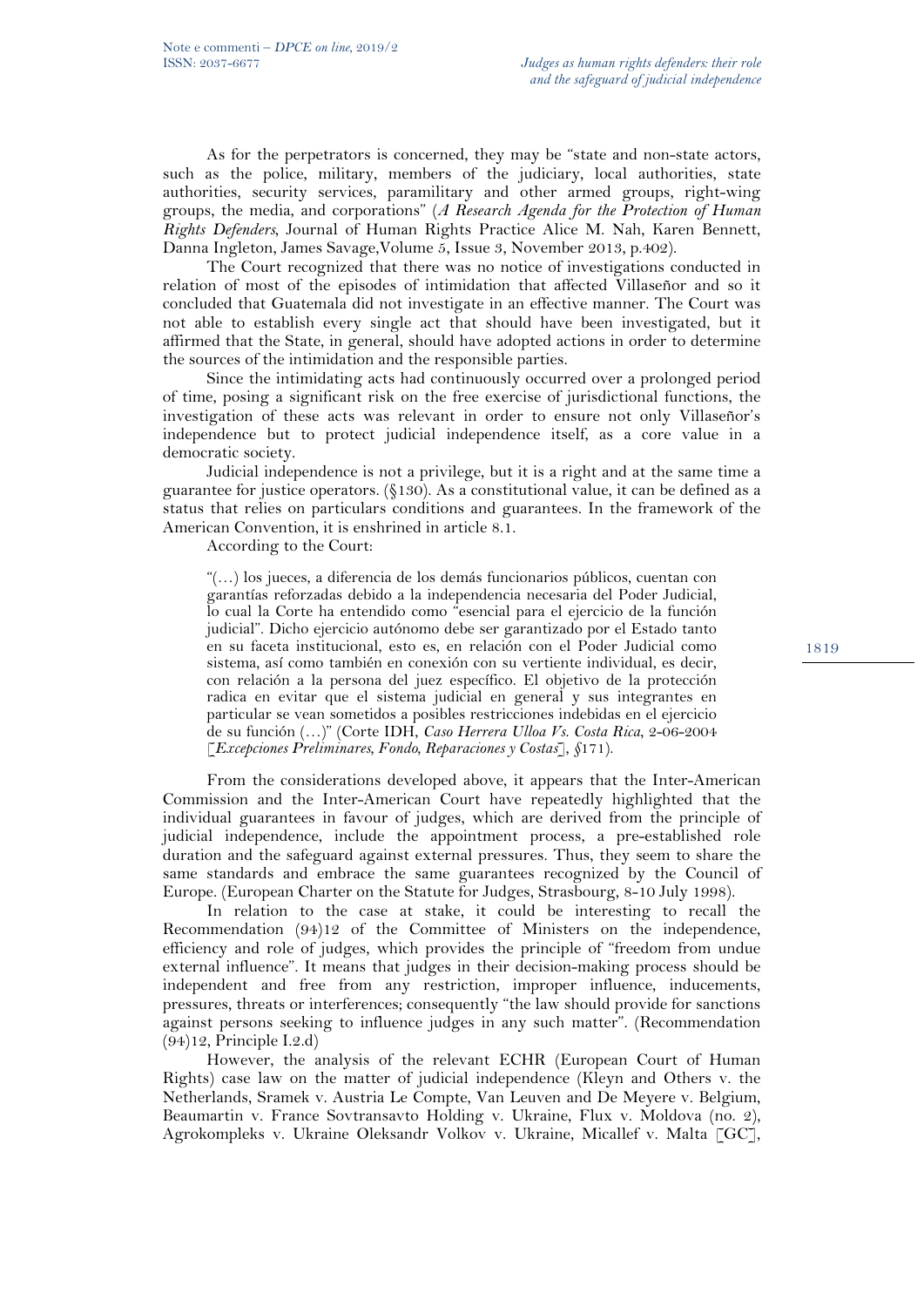Meznaric v. Croatia, Baka v. Hungary [GC]) revealed that the European Court of Human Rights did not deal with cases regarding the protection of judges from external pressures. So, it's not possible to establish any interesting parallelism among the OAS and ECHR system. In fact, as stated above, Villaseñor case concerns the State's failure to comply with its positive obligation to investigate any situation, in particular deriving from the private actors, that could entail a threat for the judge's independence, while the ECHR case law focus only on the protection of judges from internal pressure, meaning a pressure which derives from the same State bodies.

The Court then recognized that "the autonomous exercise of judicial function has to be granted by the State since judicial independence is one of the main objectives of the separation of powers. (Corte IDH, *Caso del Tribunal Constitucional Vs. Perú*, 31-01-2001, [*Fondo, Reparaciones y Costas]*, § 73 y 75). Judicial independence includes the guarantee against external pressures: States have to abstain from any form of interference and must adopt measures to prevent private actors from committing these acts of undue interferences against justice operators. (Corte IDH, *Caso Apitz Barbera y otros* ("Corte Primer de lo Contencioso Administrativo") *Vs. Venezuela*, 5-08-2008, [*Excepción Preliminar,Fondo, Reparaciones y Costas*], § 55)

The Basic Principles of the United Nations have set that the judges have to decide cases without any direct or indirect restrictions, influence, pressures, threats, intrusions, for whatever reason (Corte IDH, *Caso López Lone y otros Vs. Honduras*, 5- 10- 2015 [*Excepción Preliminar, Fondo, Reparaciones y Costas*], §197).

The Commission noted that attacks against justice operators are connected to the work they do and aim to create a sense of fear and pressure to undermine their impartiality and independence. The attacks are intended to send judges the message that their safety will be at risk if they decide the case impartially (Guarantees for the Independence of Justice operators, towards strengthening access to Justice and the Rule of Law in the Americas, OEA/Ser. I./V/II, Doc. 44, Dec. 5 2013, §160).

It has been highlighted that these attacks to justice operators tend to be more intense when the cases they are prosecuting encompass interests of national importance and concern serious human rights violations. In many instances, the murders of human rights defenders are preceded by threats addressed not to the justice operator themselves but to their family. The threats are made in different forms: "in writing, published in pamphlets or sent by e-mail, having strange persons follow the intended victim, taking photographs of the home or car, and through illegal searches of offices" (Guarantees for the Independence of Justice operators…, OEA/Ser. I./V/II, §161). When there is the possibility of irreparable harm to life or personal integrity, the Commission has the power to adopt precautionary measures. (Guarantees for the Independence of Justice operators…, OEA/Ser. I./V/II, §162).

In order to identify the pattern and the sources of such threats and in order to design effective protective measure, according to the Commission, the States should "create a record of incidents in which justice operators are attacked and/or intimidated" (Guarantees for the Independence of Justice operators…, OEA/Ser.  $I. / V / II$ , §165).

The Villaseñor Case, which has to be seen as an index of an endemic problem in Guatemala, reveals this exact pattern: Villaseñor appears to have been threatened for her involvement in cases concerning human rights violations and also the methods of intimidation that were used correspond to those identified in the Report cited above.

Primarily, we should reflect on the question whether a judge can be considered as a human rights defender.

<sup>7. –</sup> From the previous considerations, it clearly emerges that for a judge judicial independence constitutes a fundamental requisite to exercise his or her function as a human rights defender.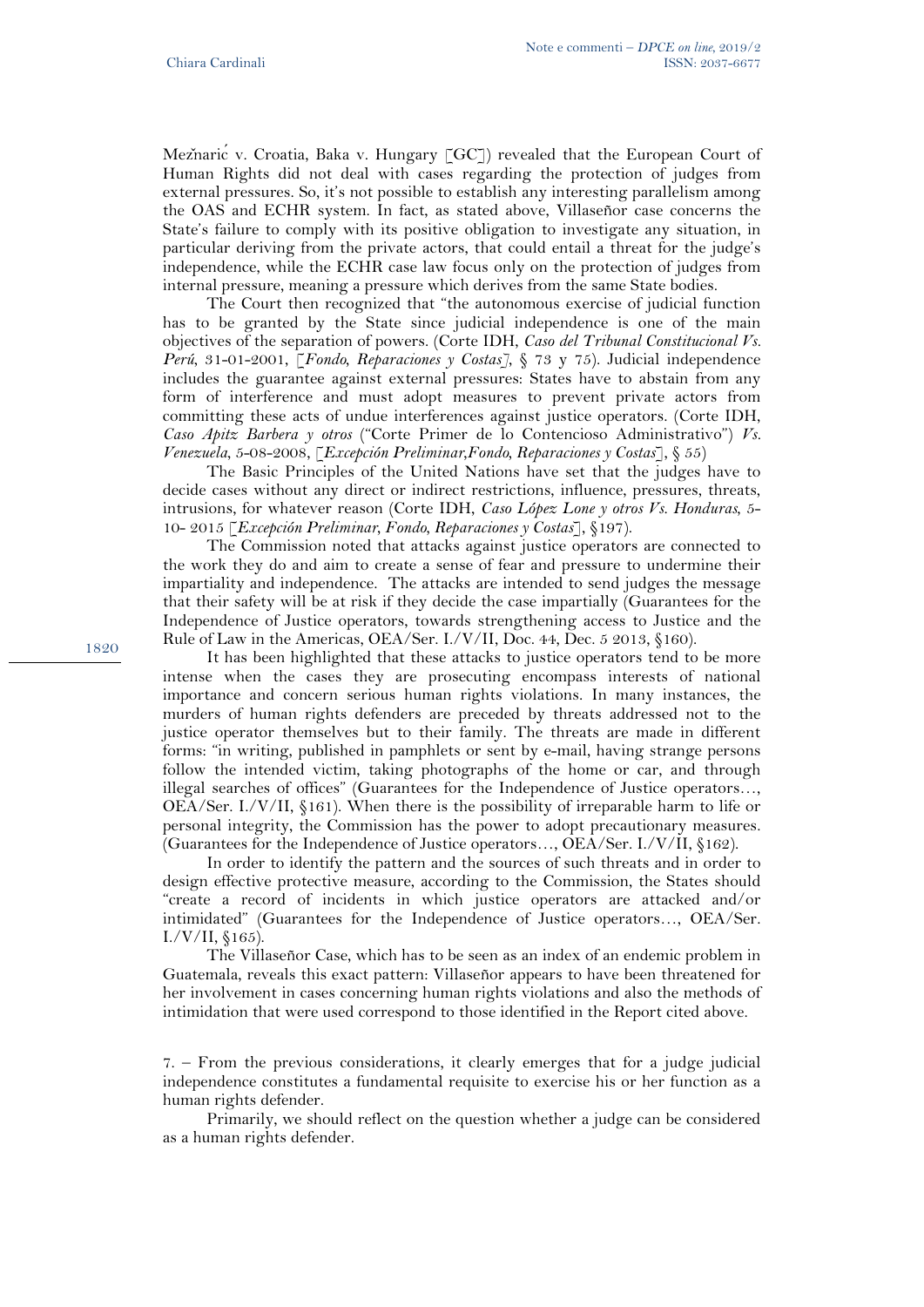It has previously been discussed whether or not the right to defend human rights constitutes itself an independent right (*El derecho a defender los derechos humanos como un derecho autónomo*, Marta González Domínguez, Revista IIDH, vol. 63, 2016, pp.106-145).

The UN General Assembly in the "Declaration on the right and the duty of individuals, groups and institution on promoting and protecting human rights and fundamental freedoms universally recognized" (A/RES/53/144, 8 March,1999) has highlighted that every person has the right to individually or collectively promote and obtain the protection and the realization of human rights and fundamental freedoms at national and international level. The Court has also determined that human rights defenders contribute in a very essential manner to the observance of human rights (*El derecho a defender los derechos humanos*…, Marta Gonzàlez Dominguez, p. 109). The Court also referenced the assertion of international bodies such as the the UN Human Rights Commissioner, the Council of Europe, the EU Parliament and the Commission which have also enhanced this role of human right defenders. (Corte IDH, *Caso defensor de derechos humanos y otros vs. Guatemala*, 28-08- 2014, [*Fondo, Reparaciones y Costas*], §129).

A human rights defender realizes his work through a series of activities which are strictly connected to his capacity as a human rights defender. The right to defend human rights necessarily encompasses other fundamental rights, such as the right to freedom of expression, the right to reunion, the right to association, political rights, and the right to access to justice (Corte IDH, *Caso Defensor de derechos humanos y otros vs. Guatemala*, 28-08-2014, [*Fondo, Reparaciones y Costas*], §129).

Indeed, Latin America appears to be the most dangerous region to exercise this right. This is especially true in cases where people stand for the rights of indigenous people, and for land and environmental rights.

(Front Line Defenders. Informe Anual 2016: Basta de asesinatos de defensores/as de derechos humanos. p.12).

Murder constitutes the most serious way in which the right to defend human rights is impeded, but it is not the only one. Persecutions, threats, harassments, retaliations, with or without public acquiescence are other forms used to obstruct a person's exercise of the right to defend the human rights of others. Such acts generate a sense of fear in the society and discourage people to pursue the fight against human rights violations, silencing the victims, perpetuating the impunity and the impossibility of establishing the rule of law and democracy. (CIDH, Segundo informe sobre la situación de las y los defensores de derechos humanos en las Américas, OEA/Ser.L/V/II. Doc. 66. 31 de diciembre de 2012, p.21)

For this reason, in order to encourage and promote the exercise of the right to protect and defend human rights, human rights defenders have to be guaranteed effective access to justice, not only to denounce the human rights violations: this right is recognized by art. 9 of the Declaration on Human Rights Defenders and by art. 25 ACHR. (OACNUDH, Folleto informativo No. 29: Los Defensores de Derechos Humanos:Protección del Derecho a Defender los Derechos, Geneva 2004, p. 23.)

Moreover, the most effective way to guarantee the protection to human rights defenders who are victims of aggressions, threats, assassinations, criminalization, or obstructions is to realize an effective investigation of the facts (CIDH, Segundo informe sobre la situación de de las y los defensores de derechos humanos en las Américas, OEA/Ser.L/V/II., Doc. 66. 31 de diciembre de 2012, § 233).

Particularly, when the State investigates acts of aggression against human rights defender, it has to "take into consideration their activity in order to identify the interests that might be affected and establish an "investigation line" and hypothesis regarding the responsible party (*El derecho a defender los derechos humanos*…, Marta Gonzàlez Dominguez, p. 129).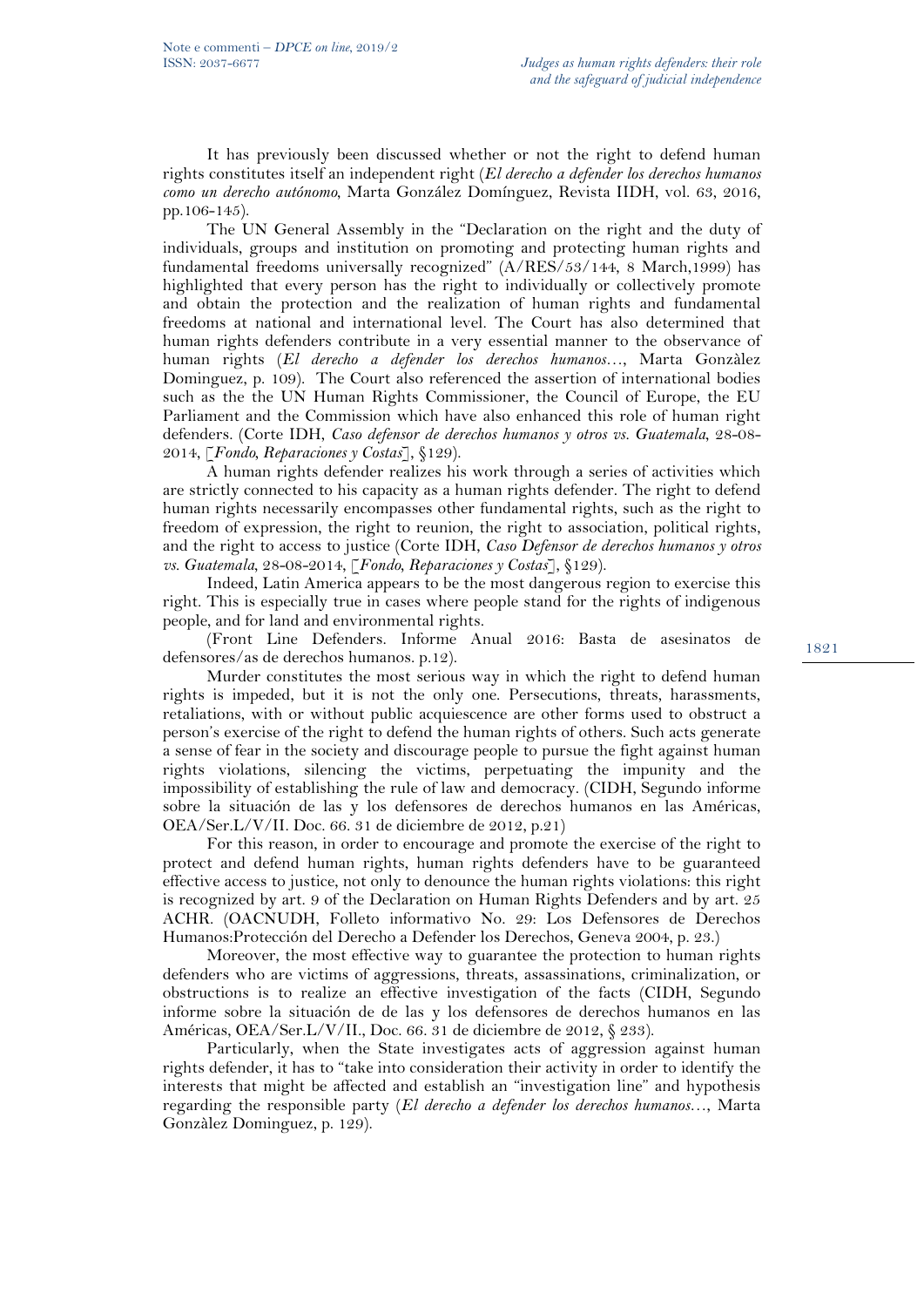Additionally, the Court underlined that: "en determinados contextos, los Estados tienen la obligación de adoptar todas las medidas necesarias y razonables para garantizar el derecho a la vida, libertad personal e integridad personal de aquellas personas que se encuentren en una situación de especial vulnerabilidad, especialmente como consecuencia de su labor, siempre y cuando el Estado tenga conocimiento de un riesgo real e inmediato en contra de éstos y toda vez que existan posibilidades razonables de prevenir o evitar ese riesgo" (Corte IDH, *Caso defensor de derechos humanos y otros vs. Guatemala*, 28-08-2014, [*Fondo, Reparaciones y Costas*], §24] (in certain contexts, States have the obligation to take all necessary and reasonable measures to guarantee the right to life, personal liberty and personal integrity of those persons who are in a situation of special vulnerability, especially as a result of their work, provided that the State is aware of a real and immediate risk against them and that there are reasonable possibilities to prevent or avoid such a risk)

According to the Court, in addition to investigating and acknowledging the facts, the State also has the obligation to adopt effective and adequate measures of protection. When it comes to human rights defenders, the measures have to be adequate in respect to the activity which is carried by the defenders, the risk level has to be valued in an objective manner and the measures have to be adaptable in case of risk variation (Corte IDH, *Caso defensor de derechos humanos y otros vs. Guatemala*, 28- 08-2014, [*Fondo, Reparaciones y Costas*] §157).

In the "*Caso Defensor de derechos humanos y otros vs. Guatemala*", even if the State had acknowledged the facts, it did not adopt any protection measures. Therefore, the Court concluded that in that case the State did not comply with its obligation to guarantee the personal integrity of B.A. (a human right activist in Guatemala) and her family, violating art. 5.1 of the American Convention.

Therefore, on the grounds of the jurisprudence and the reports consulted, it is possible to conclude that, without any doubt, justice operators in the OAS system have been considered as human rights defenders.

The question then is whether or not judges are considered justice operators in the OAS system.

To determine this, it is essential to look at how justice operators are defined in relation to judges. First, the Commission "has used the concept of justice operators to refer to State officials and employees who play a role in the justice systems and perform functions that are essential to respecting and ensuring the rights to protection and due process". (Guarantees for the Independence of Justice operators…, OEA/Ser. I./V/II, §15)

The term 'justice operators' is also used to refer to judges – who play the paramount role in the determination of rights - and to prosecutors and public defenders who, in their respective roles, are part of the process through which the State guarantees access to justice (Guarantees for the Independence of Justice operators…, OEA/Ser. I./V/II, §15). Judges are considered to be "lead actors in ensuring judicial protection of human rights in a democratic State and the due process that must be observed all judicial proceedings" (Guarantees for the Independence of Justice operators…, OEA/Ser. I./V/II, §16).

Thus, from these references, it can be concluded that under the OAS system judges are justice operators who defend human rights.

For these reasons, the Villaseñor judgement can be seen as a step forward in the Inter-American Court of Human rights jurisprudence. In fact, in the case "Caso defensor de derechos humanos y otros vs. Guatemala" the Court had recognized the right of human rights defender to defend human rights as an independent right and the consequent obligation of the State to adopt protection measures to defend them.

Now, as a result of the Villaseñor judgement, it clearly appears that the Court has also acknowledged that even judges, as human rights defenders, have the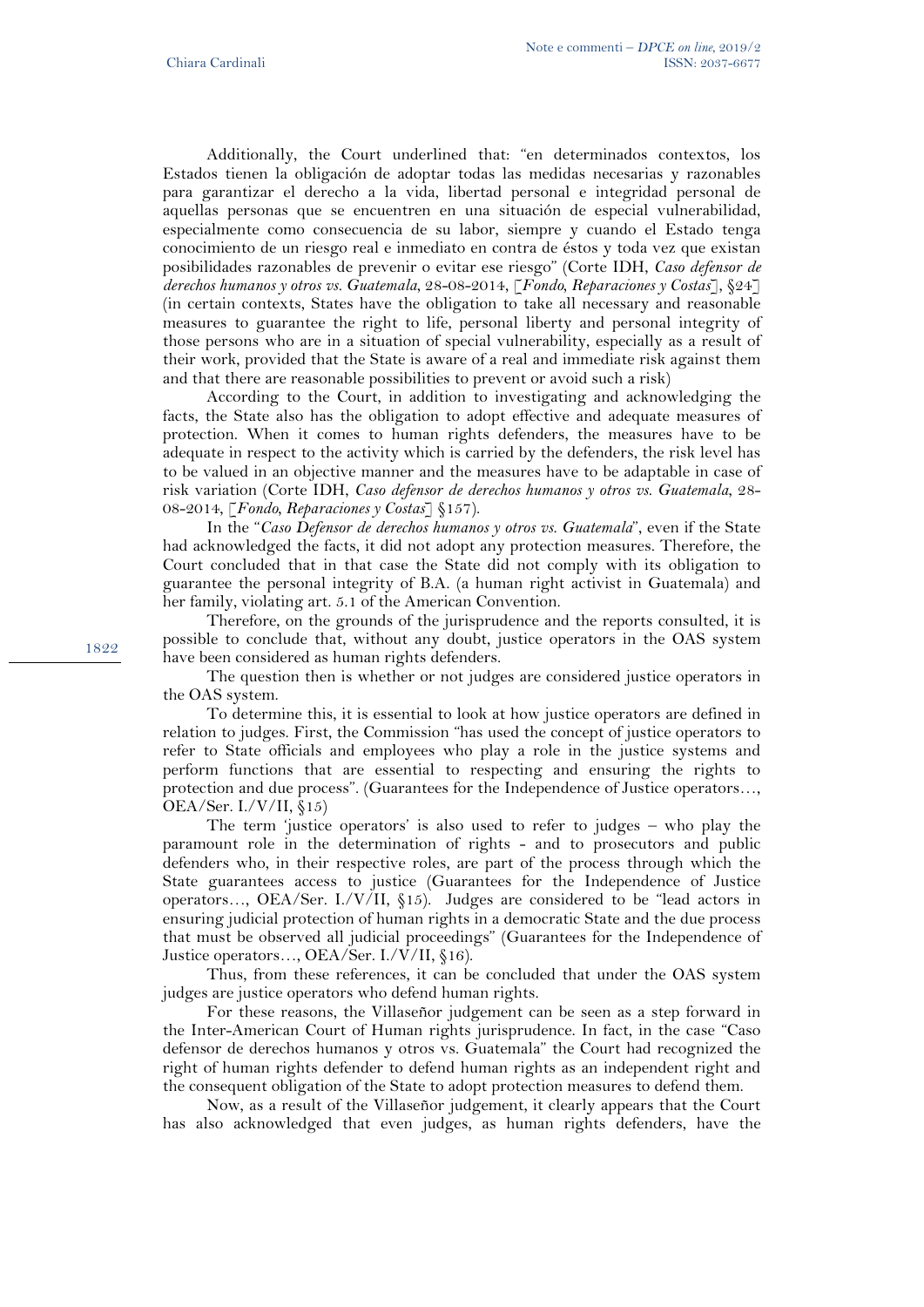autonomous right to defend human rights. However, as stated above, such a right can only be effectively exercised if judges are granted judicial independence.

The question is what entails for a judge to be considered as a human rights defender and whether such a status can enhance judges position.

As pointed out above, being a judge in Latin America can be very risky due to the interference, intimidation and threats against their lives so, even if judges already have guarantees and immunity, recognizing them as human rights defender constitute an additional form of protection.

Indeed, when a State has to investigate on the alleged violation of the rights to personal integrity and liberty of judges, due to their qualification as human rights defender, will adopt a different approach, modelled on their status, that will likely result on a more organic and effective inquiry.

From this point of view, it is evident that classifying judges as human rights defender is not just a superfluous and redundant etiquette, but it represents an additional substantial means trough which security is provided.

8. – The State's failure to comply with its obligation to investigate the acts of intimidation perpetrated against Villaseñor generated in her a sensation of imminent risk and fear that affected her private life and personal integrity. (§131)

Thus, the consequence of the lack of investigations, which were necessary to safeguard her judicial independence, also entailed the violation of Villaseñor right to personal integrity. (§132)

Indeed, human rights can be defended only if human rights defenders are not themselves victims of menaces, physical or moral aggressions, or other acts of harassment. It emerges that States have to adopt measures in order to protect human rights defenders and this duty cannot be fulfilled without a systematic investigation in order to identify those who are responsible and to eradicate the risk for the victims.

For these reasons the Court concluded that Guatemala violated the articles 5.1, 8.1 and 25.1 of the American Convention.

On the other hand, this conclusion was not extended to Villaseñor's next of the kin. According to the Court, the risk for Villaseñor was related to her activity as a judge. Her family, however, did not suffer from the lack of investigations and the fear to be subjected to the same threats received by the judge did not meet the burden to establish that Guatemala violated their right to personal integrity. (§ 143-146)

This conclusion may be criticized due to the fact that the Court seems to have failed to consider that, as in the case at stake, in many instances pertaining to these types of intimidation the threats are not made directly against the justice operator but to his or her family. It is inevitable that a judge, like every person subjected to any form of intimidation, is concerned about his or her family safety: the threats have necessarily an impact on the family life, entailing a constant sense of insecurity and also the need of changing family habits. "There are the anxieties about how to keep families safe from attack. Because activists' opponent know that their families are so important to them, they often try to get them through their children, sisters, partners or parents. For many activists, a threat or attack against a family member is often the final straw" (*Insiste, Resiste, Persiste, Existe: Women Human Rights Defenders' Security Strategies. Urgent Action Fund for Women's Human Rights,* Barry, J., and V. Nainar, Canada, 2008, p.44). Although it should also be noted that in this particular case, the Commission and "las partes" did not offer specific elements and only put forth generic complaints which assumed that also the next of the kin suffered for the same situation of intimidation to which Villaseñor was subjected. More specific allegations could have brought the Court to rule differently.